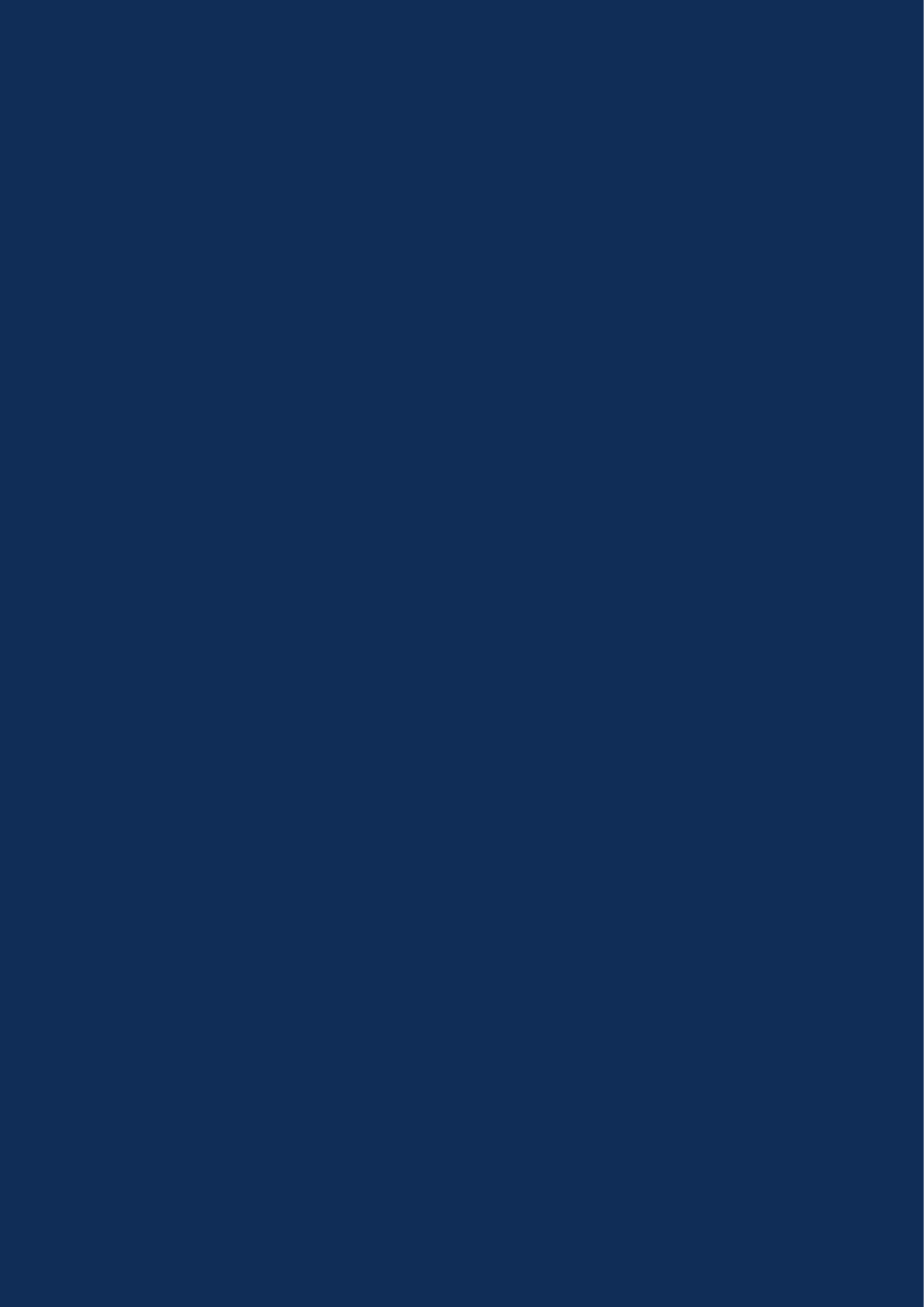# I. GENERAL PROVISIONS

# ARTICLE 1: NAME AND REGISTERED OFFICE

- 1. Under the name European Society for Medical Oncology (ESMO) exists a non-political, non-profit association pursuant to Articles 60 et seq. of the Swiss Civil Code (hereinafter "ESMO" or "Society"). It is governed by Swiss law and its duration is unlimited.
- 2. The registered office of ESMO is in Lugano, Switzerland. ESMO may establish auxiliary offices (such as branches and subsidiaries) in Switzerland and abroad.
- **3.** In connection with its purpose, the Society may establish, participate in, acquire and finance other enterprises and/or establish foundations; it may acquire, encumber, sell and manage real estate.

### ARTICLE 2: MISSION

- 1. ESMO's mission is to combat all forms of cancer. Therefore, the association shall in particular aim to:
	- **a.** improve the quality of prevention, diagnosis, treatment, supportive and palliative care, as well as the follow-up of patients with malignant diseases;
	- **b.** advance the art, science, recognition, and practice of oncology:
	- c. disseminate knowledge to cancer patients and the public;
	- **d.** educate and train people involved in clinical cancer care and research;
	- e. ensure a high standard of qualification of medical oncologists within the multidisciplinary team;
	- f. promote equal access to optimal cancer care for all cancer patients.
- **2.** ESMO may in particular organise scientific congresses as well as educational courses and meetings, award prizes, publish scientific research and reviews and other appropriate documents. Furthermore, ESMO may engage in all activities and take all actions necessary and appropriate to carry out the above mission.
- 3. ESMO is an altruistic non-profit association.

### ARTICLE 3: FUNDS

ESMO derives its funds in particular from:

- a. membership fees;
- **b.** publication income;
- c. fees in connection with congresses, meetings, courses, examinations etc.;
- d. partnership income;
- e. sponsorship;
- f. investments and other assets;
- g. donations, grants and other payments for the promotion of the mission and the support of ESMO's activities.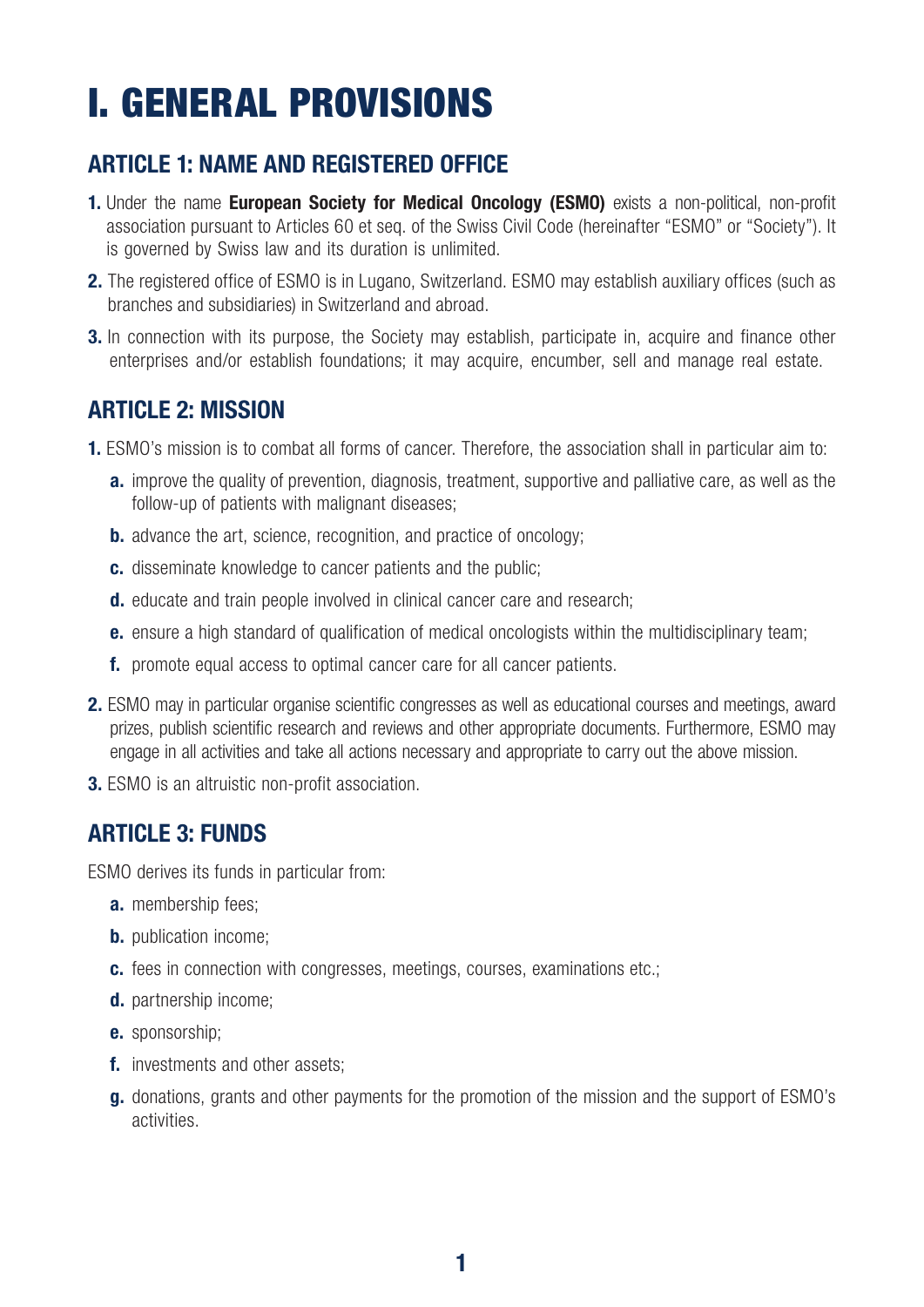# II. MEMBERSHIP

# ARTICLE 4: CATEGORIES

- 1. Full Membership is open to professionals working in healthcare or research and having an interest in oncology (hereinafter "Full Members"). The Membership Committee defines the criteria for the different kinds of categories of Full Members, to be approved by the Executive Board.
- 2. Student Membership is open to medical and basic science students (hereinafter "Student Members"; together with the Full Members "Members").

# ARTICLE 5: APPLICATION

- 1. The Membership Committee (a Permanent Committee pursuant to Article 25 Para. 1) defines the criteria for the process applied for admitting membership, to be approved by the Executive Board.
- 2. The Membership Committee takes the final decision on acceptance or rejection of membership. The request for membership may be rejected without giving any reasons.

# ARTICLE 6: RIGHTS AND DUTIES

- **1.** Student Members shall have no rights except for the attending of the General Assembly and any other rights mandatorily provided for by law. Deliberating, voting and taking part in elections, including Electronic Ballot Votes pursuant to Article 17 shall however be reserved to Full Members only who are a Member on 1 January of the respective calendar year.
- 2. As a rule, Full Members shall pay the membership fee to be proposed by the Membership Committee and approved by the Executive Board in consultation with the ESMO Council (refer to Article 22 Para. 3).
- **3.** Members are obliged to further the interests of ESMO to the best of their abilities and to refrain from any action which could harm the reputation and the mission of ESMO.
- 4. Members shall comply with all relevant provisions of the Bylaws, Organisational Regulations and other rules and regulations, as well as the decisions taken by the Corporate Bodies of ESMO.

### ARTICLE 7: LIABILITY

- 1. ESMO's financial obligations can be satisfied only from its assets.
- 2. Members shall not be personally liable for ESMO's obligations or debts.

### ARTICLE 8: TERMINATION

- 1. Membership shall end through expiration, death, resignation or exclusion.
- 2. Membership expires automatically if ESMO does not receive the payment of the membership fee within six months of its due date. All rights of the relevant Member shall be suspended from the due date.
- **3.** Members may resign at any time as per the next due date of the membership fee. The resignation shall be submitted in written form to the Membership Committee.
- 4. The exclusion of a Member may be decreed upon final decision of the Executive Board without reasons being given and based on the respective proposal of the Membership Committee.
- 5. Annual Membership fees already paid will not be refunded pro rata temporis.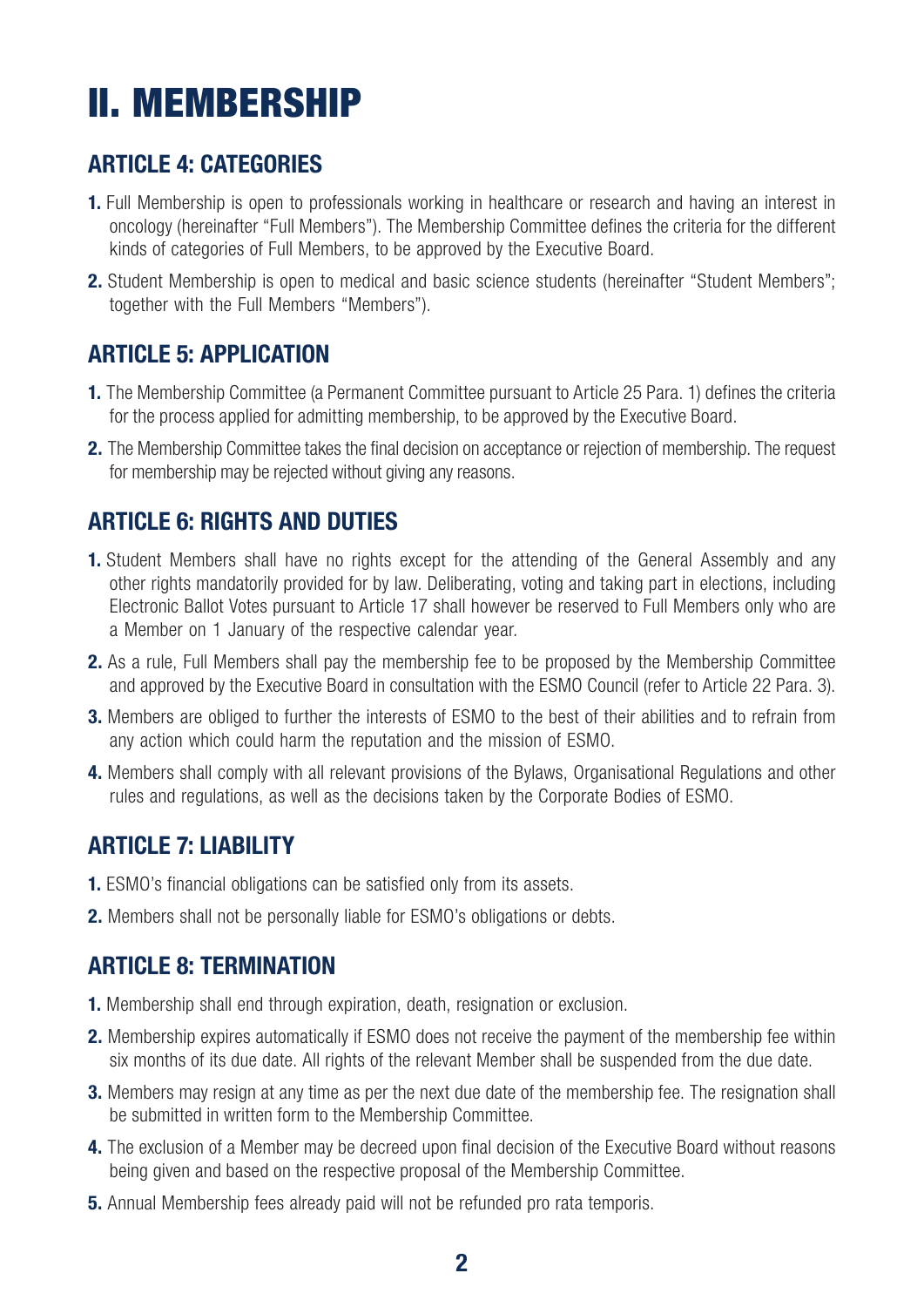# III. ESMO'S ORGANISATION

# ARTICLE 9: CORPORATE BODIES OF THE SOCIETY

The Corporate Bodies of the Society are:

- **a.** the General Assembly pursuant to Articles 10 to 17;
- **b.** the Executive Board pursuant to Articles 18 to 20;
- c. the ESMO Council pursuant to Articles 21 to 23;
- d. the Key Committees pursuant to Article 24:
- e. the Statutory Auditors pursuant to Article 26.

# IV. THE GENERAL ASSEMBLY

# ARTICLE 10: COMPOSITION

- 1. The General Assembly consists of the Members of the Society pursuant to Article 4.
- 2. Voting and all other rights in connection with the General Assembly shall, to the extent allowed by mandatory law, be restricted to Full Members whose membership rights are not suspended pursuant to Article 8 Para. 2 and who are a Member on 1 January of the respective calendar year (refer to Article 6 Para. 1).

# ARTICLE 11: POWERS

The General Assembly is the supreme Corporate Body of the Society. It has the following non-transferable powers:

- a. adoption and amendment of the Bylaws:
- **b.** appointment of the members of the Executive Board, in particular:
	- **b1.** appointment (by Electronic Ballot Vote pursuant to Article 17) and removal of the President-Elect (subsequent President and Past-President pursuant to Article 18 Para. 5), the Director of Education, the Director of Public Policy and the Director of Membership;
	- **b2.** removal of the President and the Past-President;
- c. appointment (by Electronic Ballot Vote pursuant to Article 17) and removal of the chairperson and the non ex officio members of the Nomination Committee;
- d. appointment and removal of the Statutory Auditors;
- e. approval of the annual report of the Executive Board;
- f. approval of the audited annual financial statements;
- g. discharge of the members of the Executive Board;
- **h.** resolution on the dissolution and liquidation of the Society;
- i. resolution on matters which are mandatorily reserved to the General Assembly by law or the Bylaws;
- **j.** resolution on matters which are validly submitted to the General Assembly by the Executive Board.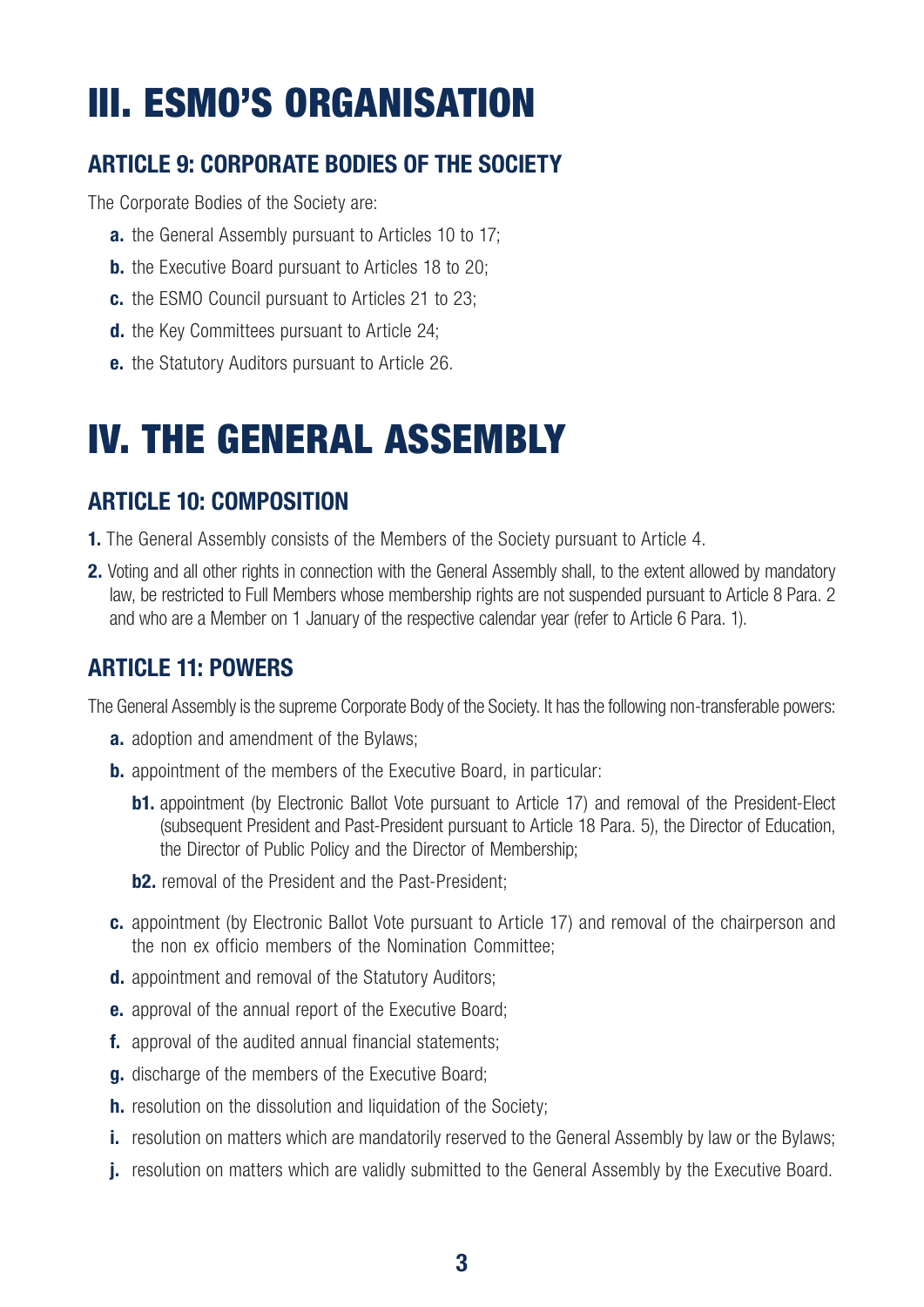# ARTICLE 12: RIGHT TO CALL AND FORM OF MEETING

- 1. The General Assembly shall be convened by the President with an agenda which includes as a rule the following standard items:
	- **a.** approval of the annual report of the President for the previous year;
	- **b.** approval of the audited annual financial statements;
	- c. discharge of the members of the Executive Board.
- 2. The ordinary General Assembly shall take place annually within six months of the end of the business year, extraordinary General Assemblies shall be held as necessary.
- **3.** An extraordinary General Assembly may also be called, if one-fifth of the Members so request in writing to the attention of the President, stating the agenda and the motions.
- 4. Elections (subject to Art. 17) and resolutions reserved to the General Assembly shall as a rule be passed in a meeting with physical attendance of the Members. Articles 13 to 16 shall apply to such a meeting.
- **5.** Exceptionally, for important reasons affecting the Society and based on a unanimous resolution, the Executive Board may, in derogation from the general rule in Article 12 Para. 4, order that the General Assembly is carried out without Members being physically present and with Members' rights exercised exclusively electronically via the ESMO website. The details of the electronic voting procedure shall be determined by the Executive Board and outlined in the notice convening the General Assembly. In any case, the result of the respective electronic vote has to be confirmed in the minutes of the General Assembly to be signed by the chairman and the keeper of the minutes and the Members are to be notified of the result of the electronic vote by the President with electronic mail no later than five calendar days after the General Assembly. For all other aspects, the rules according to Articles 13 to 16 apply analogously.

### ARTICLE 13: FORM OF THE CALLING

- 1. The General Assembly shall be convened by electronic mail to the Members no later than twenty calendar days prior to the General Assembly.
- 2. The calling shall state the date, time and place of the General Assembly as well as the agenda and motions of the Executive Board.
- **3.** No later than twenty calendar days prior to the day of the ordinary General Assembly, the Executive Board's annual report and the Statutory Auditors' report shall be made available to the Full Members for onsite personal consultation exclusively at the domicile of the Society.

### ARTICLE 14: CHAIRPERSON AND MINUTES

- 1. The General Assembly is chaired by the President, or, if unavailable, the Past-President and if he/she is unavailable the President-Elect. In case they are all unavailable, it shall be chaired by a Director of the Executive Board with the lowest membership identification number acting as president-for the-day.
- 2. The chairperson shall appoint the keeper of the minutes and the scrutineer. The keeper of the minutes and the scrutineer do not need to be Members of the Society.
- **3.** Minutes shall be kept of the resolutions and votes of the General Assembly that shall be signed by the chairperson and the keeper of the minutes.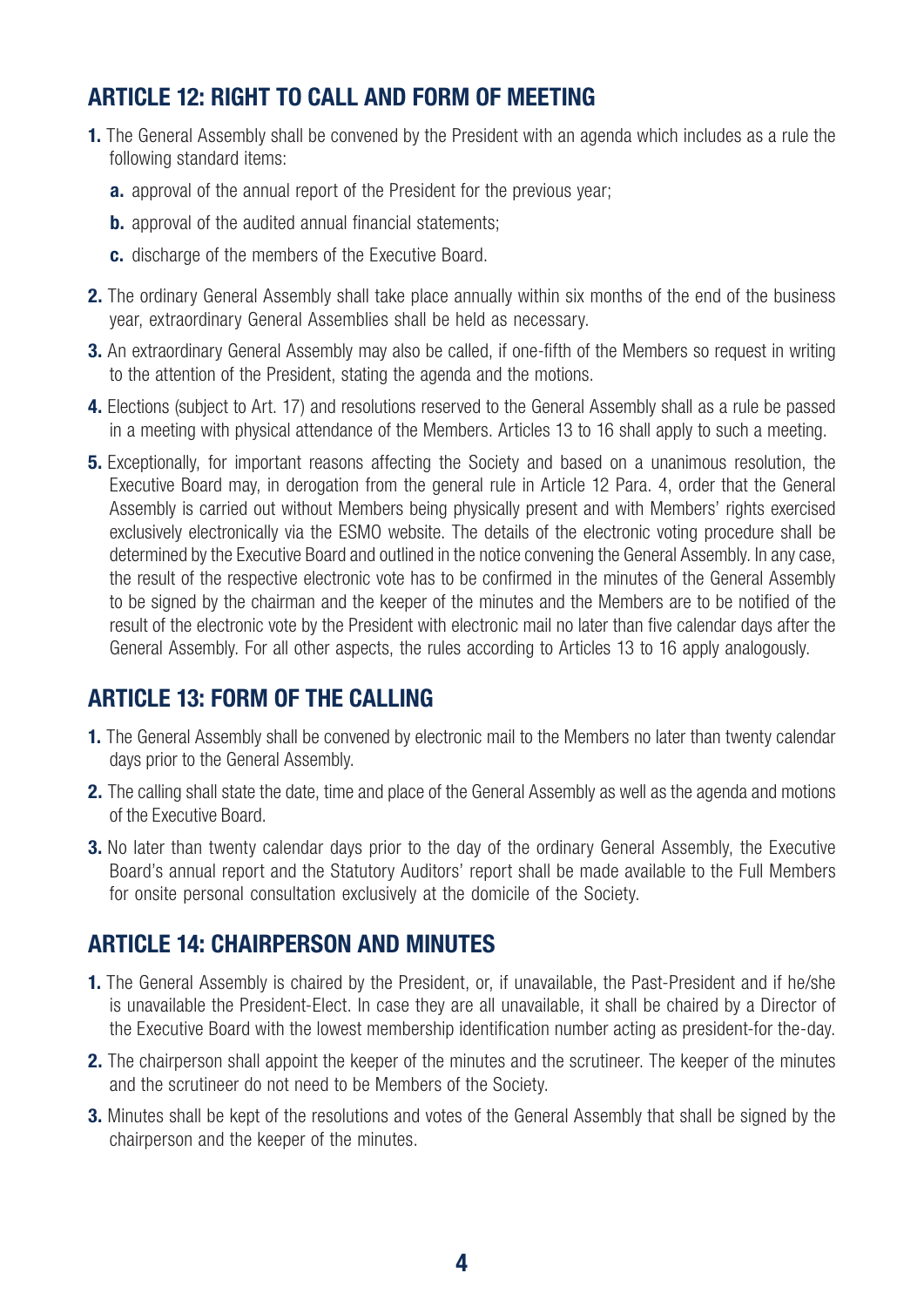## ARTICLE 15: VOTING

- 1. Each Full Member has one vote at the General Assembly, if his/her membership rights are not suspended pursuant to Article 8 Para. 2 and if he/she is a Member on 1 January of the respective calendar year.
- 2. Representation is excluded. Votes are not transferable to another Member or a third person.
- **3.** As a rule, votes and elections at meetings shall be conducted by an open show of hands. However, a written or electronic vote shall be held at a meeting if the chairperson so directs or if this is explicitly requested by a majority of Full Members present at the meeting (this means that abstentions/invalid votes are calculated as no).

### ARTICLE 16: QUORUM

- 1. Unless stated otherwise in the Bylaws any General Assembly called in accordance with the Bylaws is quorate irrespective of the number of Full Members present.
- **2.** Subject to Para. 3 sentence 1 of this Article or any other provision of the Bylaws and unless provided otherwise by mandatory provisions of the law, the decisions of the General Assembly are calculated by a majority of votes cast by Full Members (this means that abstentions/invalid votes are not calculated).
- **3.** With regards to resolutions on the dissolution and liquidation of the Society and the amendment of the Bylaws at least two-thirds of the Full Members must be present for the General Assembly to be quorate and at least two-thirds of the Full Members present have to approve the respective resolution (this means that abstentions/invalid votes are calculated as no). Notwithstanding to the foregoing, in case such a request originates from the Executive Board, any General Assembly is quorate irrespective of the number of Full Members present and resolutions on the dissolution and liquidation of the Society and the amendment of the Bylaws shall be passed by two-thirds of the Full Members present at the meeting (this means that abstentions/invalid votes are calculated as no).
- 4. Where the votes are tied, the chairperson shall have the casting vote, provided he/she is the President, the President-Elect or the Past-President.

# ARTICLE 17: ELECTRONIC BALLOT VOTE

- 1. The following elections reserved to the General Assembly shall be passed by an electronic ballot vote via the ESMO website without the requirement of a meeting with physical attendance of the Members (hereinafter "Electronic Ballot Vote"):
	- **a.** appointment of the members of the Executive Board (refer to Article 11 b);
	- **b.** appointment of the chairperson and the non ex officio members of the Nomination Committee (refer to Article 11 c and the special gender aspects to be considered for the Electronic Ballot Vote pursuant to Article 24 Para. 3).
- 2. Subject to Para. 9 of this Article, the participation and voting quorums for the Electronic Ballot Vote are as follows: At least ten percent of Full Members have to take part in the Electronic Ballot Vote in order for such vote to reach the required participation quorum and the resolution must be passed by a majority of votes cast by Full Members (this means that abstentions/invalid votes are not calculated).
- **3.** Each Full Member has one vote, if his/her membership rights are not suspended pursuant to Article 8 Para. 2 and if he/she is a Member on 1 January of the respective calendar year. Representation is excluded. Votes are not transferable to another Member or a third person.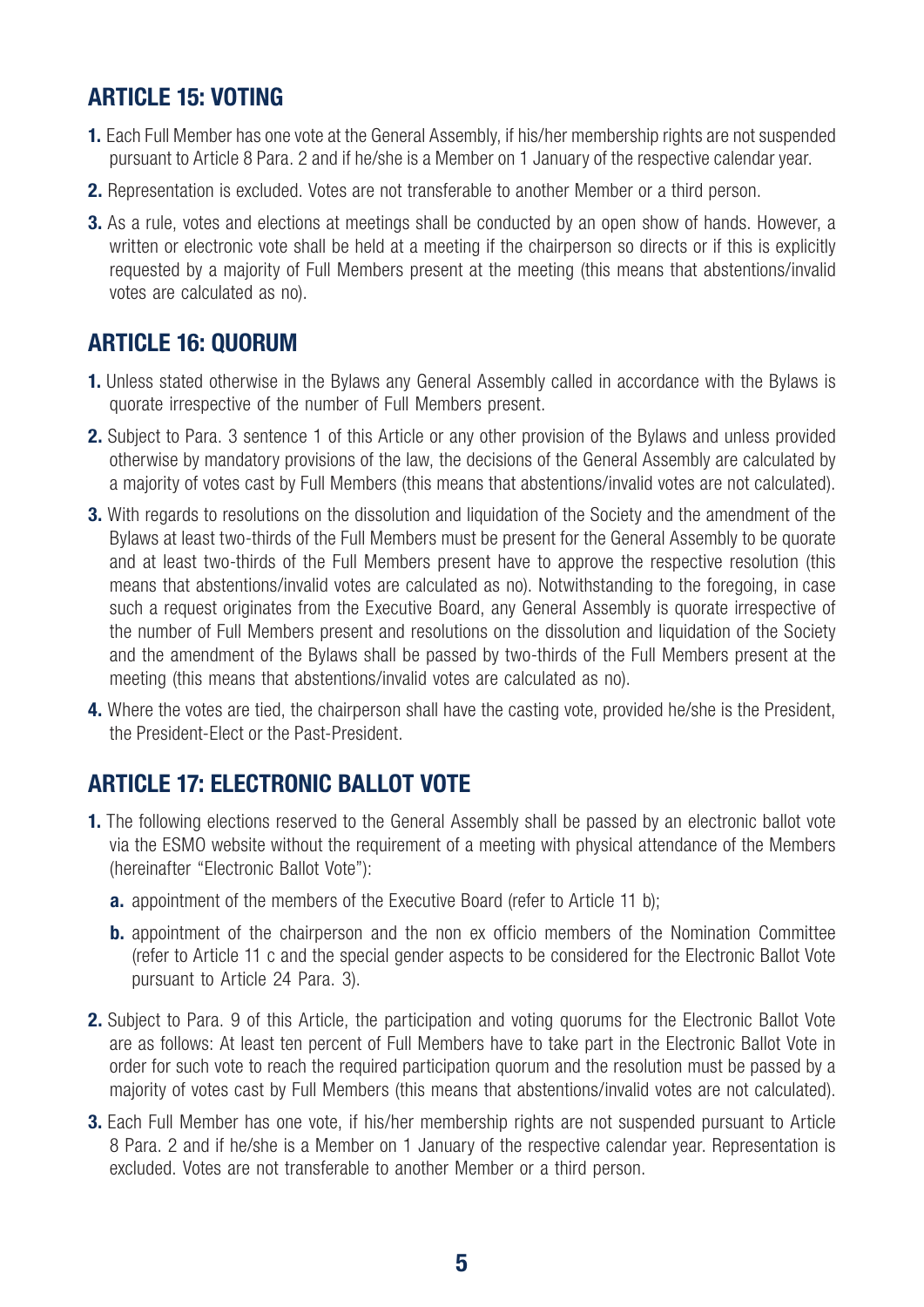- 4. Where the votes are tied the President shall have the casting vote.
- **5.** The calling to the Electronic Ballot Vote shall be sent by electronic mail from the President to the Members no later than twenty calendar days prior to the opening date of the Electronic Ballot Vote, stating the opening and the closing date for the casting of electronic votes, whereby the period between the opening and the closing date shall last at least ten calendar days.
- **6.** At the opening date, the Full Members will receive another electronic mail which enables them to cast their vote until the closing date mentioned in the calling.
- 7. Minutes shall be kept of the result of the Electronic Ballot Votes to be signed by the President acting as chairperson, or if unavailable, the Past-President and if he/she is unavailable the President-Elect, as well as a keeper of the minutes appointed by the chairperson.
- 8. Members are to be notified of the result of the Electronic Ballot Vote by the President with electronic mail no later than five calendar days after the closing of the Electronic Ballot Vote.
- **9.** If the participation quorum pursuant to Para. 2 of this Article cannot be reached by the closing date pursuant to Para. 6 of this Article, the President shall inform the Members respectively no later than five calendar days after the closing date pursuant to Para. 6 of this Article and simultaneously call the Full Members who have not yet cast their vote to do so by the closing date of an extended voting period of ten calendar days. In this case, the participation quorum of Para. 2 of this Article shall however not apply. Members are to be notified of the result in accordance with Para. 8 of this Article.

# V. EXECUTIVE BOARD

# ARTICLE 18: COMPOSITION

- **1.** The Executive Board is composed of the following six elected members:
	- a. the President:
	- **b.** the President-Elect:
	- c. the Past-President (acting as Vice-President);
	- d. the Director of Education;
	- **e.** the Director of Public Policy;
	- f. the Director of Membership.
- **2.** The Head of the Executive Office acts as Secretary to the Executive Board without being a member of the Executive Board and without having a right to vote.
- **3.** As a rule, the Chief Executive Officer (CEO) and the Chief Medical Officer (CMO) will take part in such meetings without having a right to vote. The Executive Board may, as deemed appropriate, invite other guests like staff members, members of Corporate Bodies or external persons to participate at the meetings of the Executive Board without having a right to vote.
- 4. All members of the Executive Board must be Full Members of the Society.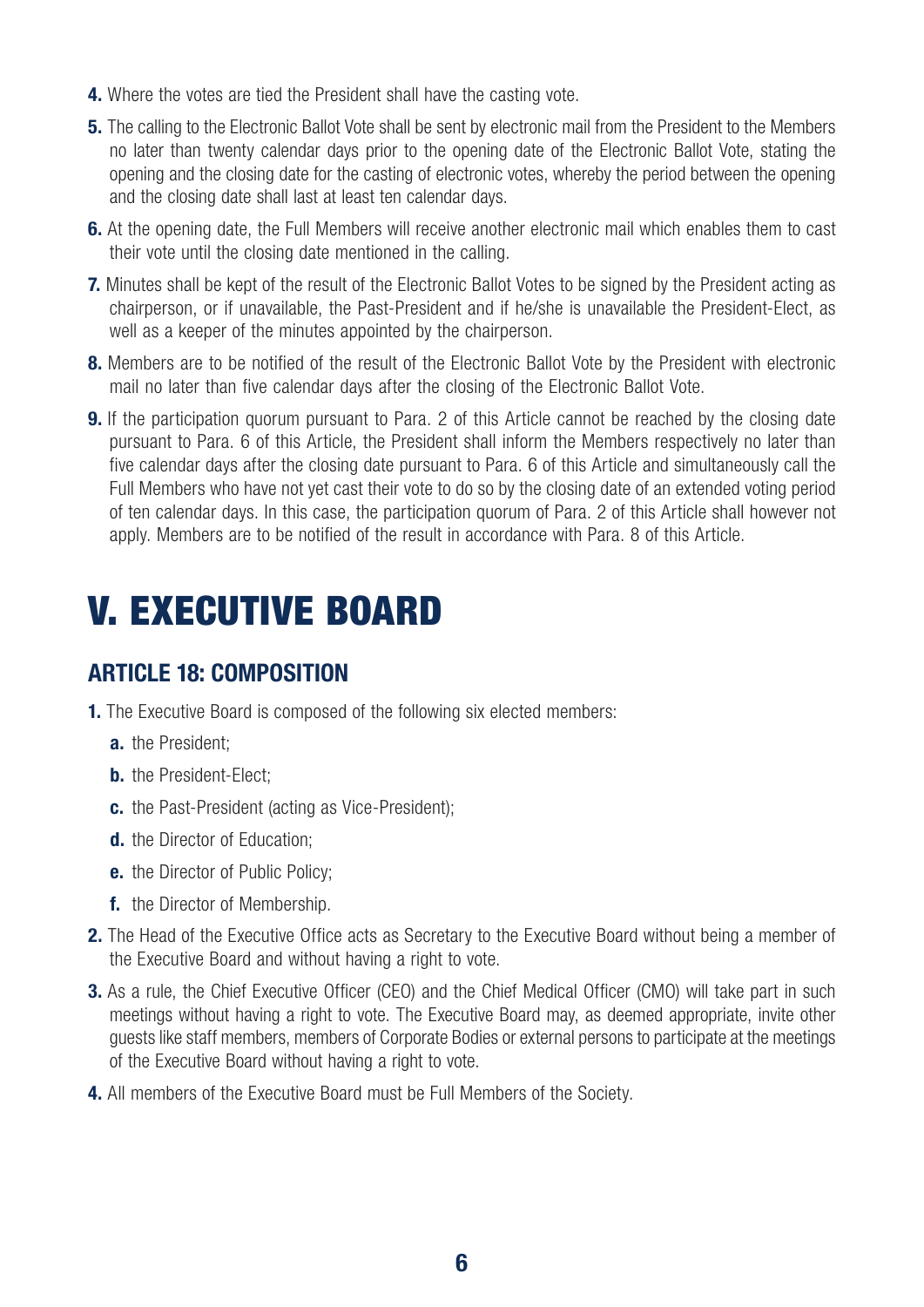- **5.** The President-Elect shall be appointed by Electronic Ballot Vote pursuant to Article 17 for a six-year term of office, holding the position of President-Elect in the first and second year, the position of President in the third and fourth year and the position of Past-President in the fifth and sixth year of office. The term of office shall start on 1 January following the election by Electronic Ballot Vote. Re-election is not possible. Upon completion of the term of office the Past-President is no longer eligible for any position within the Executive Board, a Key Committee or the management of the Society. For the sake of clarity, he or she is, in particular, still eligible for any position in Additional Corporate Bodies.
- **6.** The Director of Education, the Director of Public Policy and the Director of Membership (hereinafter together "the Directors of the Executive Board") shall also be elected by Electronic Ballot Vote pursuant to Article 17 for a two-year term of office. The term of office shall start on 1 January following the election by Electronic Ballot Vote. Re-election is not possible. Upon completion of the term of office any Director of the Executive Board is no longer eligible for the position as Director of the Executive Board he/she was elected for.
- **7.** For important reasons the Executive Board may exceptionally extend the term of office of all its members for an additional twelve months.
- 8. In case of relief, resignation, death or continuous incapacity of a member of the Executive Board the remaining members may co-opt a new member for the respective member's remaining term of office. Special rules apply to the President and the President-Elect. If they are concerned, the Executive Board shall organise an Electronic Ballot Vote pursuant to Article 17 within due time and the Past-President shall take over the President's or the President-Elect's responsibilities until the newly elected President or President-Elect starts his/her term of office. Persons designated or elected as replacement shall complete the term of office of their predecessor.
- **9.** The members of the Executive Board act voluntarily and will not receive compensation for such voluntary office. They will be reimbursed for any out-of-pocket expenses reasonably incurred in connection with their term of office.

### ARTICLE 19: TASKS AND RESPONSIBILITIES

- **1.** The Executive Board is the ultimate executive body of the Society and responsible for the management and administration of the Society. It shall manage the ongoing business and represent the Society externally. The Executive Board has in particular the following tasks and responsibilities:
	- **a.** ultimate supervision of the Society and issuance of the relevant instructions;
	- **b.** determination of the organisation, including the establishment and amendment of the Organisational Regulations in consultation with the ESMO Council (refer to Article 22 Para. 3);
	- c. structuring of the accounting system, the financial controls and the financial planning to the extent that this is necessary for the management of the Society;
	- d. appointment and removal of the Chief Executive Officer (CEO) and the other members of the executive management group and representation of the Society as well as regulation of signatory power;
	- e. overall supervision of the persons entrusted with the management of the Society, in particular with regards to their compliance with the law, the Bylaws, the Organisational Regulations and other rules and regulations;
	- f. preparation of the annual business report and the General Assembly, as well as the implementation of its resolutions;
	- g. management of transactions reserved to the Executive Board by the Organisations Regulations pursuant to Para. 4 of this Article.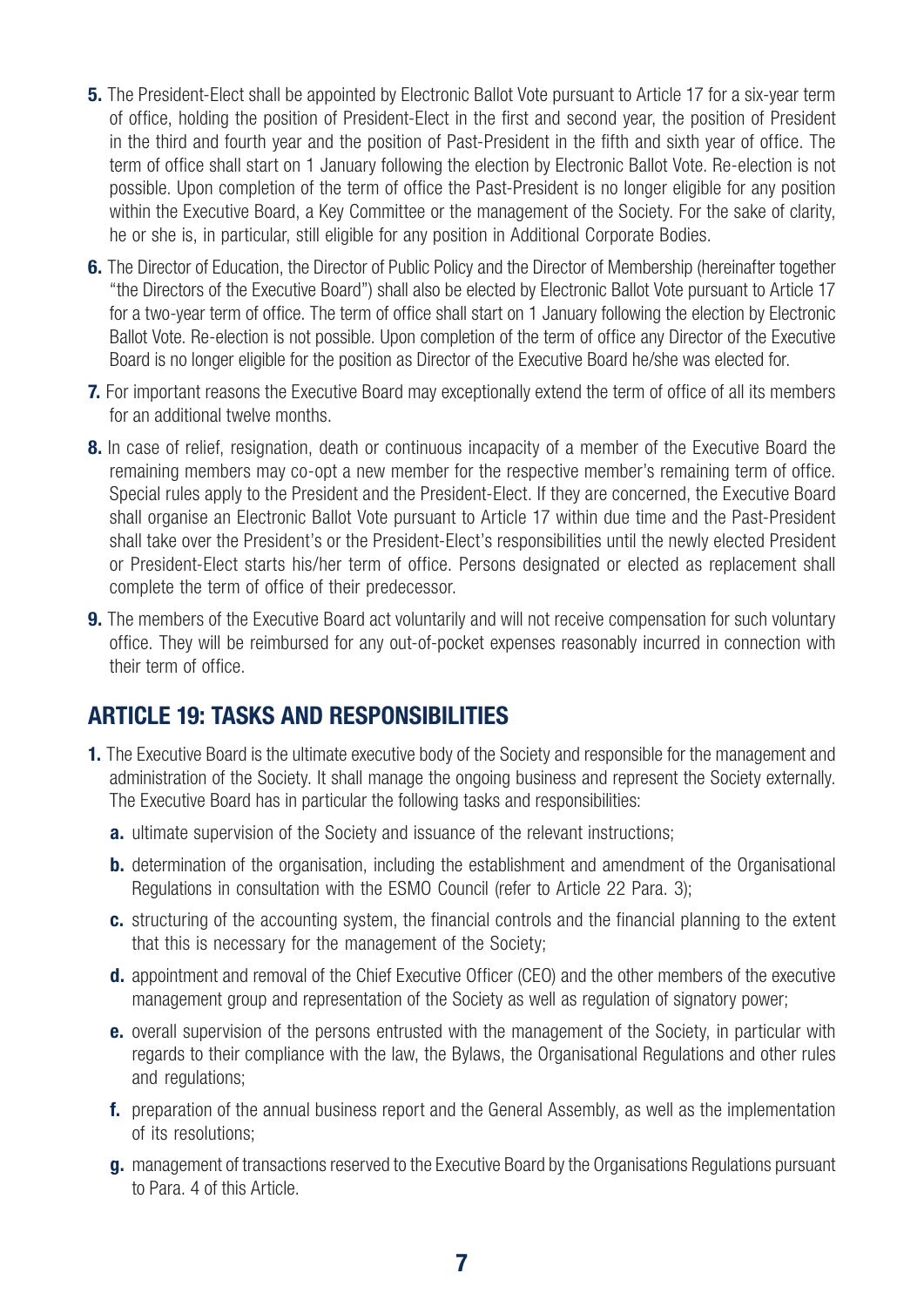- 2. The Executive Board may establish and remove Additional Corporate Bodies pursuant to Article 25. Full Members serving as chairperson or member of an Additional Corporate Body shall, as a general rule, act on a voluntary basis and will not receive compensation for such voluntary office. They will be reimbursed for any out-of-pocket expenses reasonably incurred in connection with their office.
- **3.** Furthermore, the Executive Board may resolve on all matters not reserved or assigned to the General Assembly or another Corporate Body of the Society by mandatory law, the Bylaws or the Organisational Regulations.
- 4. The Executive Board may delegate the management including full responsibility for the recruitment and dismissal of staff to the Chief Executive Officer (CEO). Furthermore, it may delegate its tasks and responsibilities as well as the preparation and implementation of its resolutions to individual members of the Executive Board, the ESMO Council, the Key Committees, the Additional Corporate Bodies and/or other forms of sub-structures to the Executive Board. Delegation shall be governed by the Organisational Regulations and be subject to the provisions of the Bylaws and the mandatory provisions of law.

### ARTICLE 20: CALLING OF MEETINGS AND QUORUM

- 1. The Executive Board shall as a rule meet at least twice a year at a meeting with physical attendance of its members. It shall be called by the President, or, if unavailable, the Past-President. Each member of the Executive Board may, by giving written reason thereof, demand that a meeting of the Executive Board be held within due time.
- 2. The calling of the meeting of the Executive Board shall, as a rule, be made at least ten calendar days before the date of the meeting. Day, time and place of the meeting as well as the agenda shall be notified within the same time limit.
- **3.** The President or, if unavailable, the Past-President shall chair the meetings of the Executive Board. In case both of them are unavailable, the President-Elect shall be the chairperson.
- 4. Subiect to any other provision of the Bylaws and the Organisational Regulations, the Executive Board is quorate when at least four members of the Executive Board are present.
- 5. Subject to Article 24 Paras. 2 and 6 or any other provision of the Bylaws and the Organisational Regulations, all resolutions will be made by a majority vote of the members of the Executive Board present (this means abstentions/invalid votes are calculated as no).
- **6.** The President shall have the casting vote; in case of elections this shall be decided by lot.
- **7.** The meetings may also be held by telephone or video conference and decisions made by such means shall be appropriately recorded and shall have the same effect as those conducted in person.
- 8. Resolutions may be taken by circular letter (by letter or e-mail), provided no member of the Executive Board has demanded an oral consultation. For resolutions carried out by circular letter, at least four members of the Executive Board must cast their votes. Resolutions are made by a majority of all votes cast (this means abstentions/invalid votes are calculated as no). Circular resolutions shall be included in the minutes of the next meeting.
- **9.** Minutes shall be taken of the discussions and resolutions of the Executive Board for each meeting. The minutes shall be signed by the chairperson and the Secretary and approved by the Executive Board at the next meeting.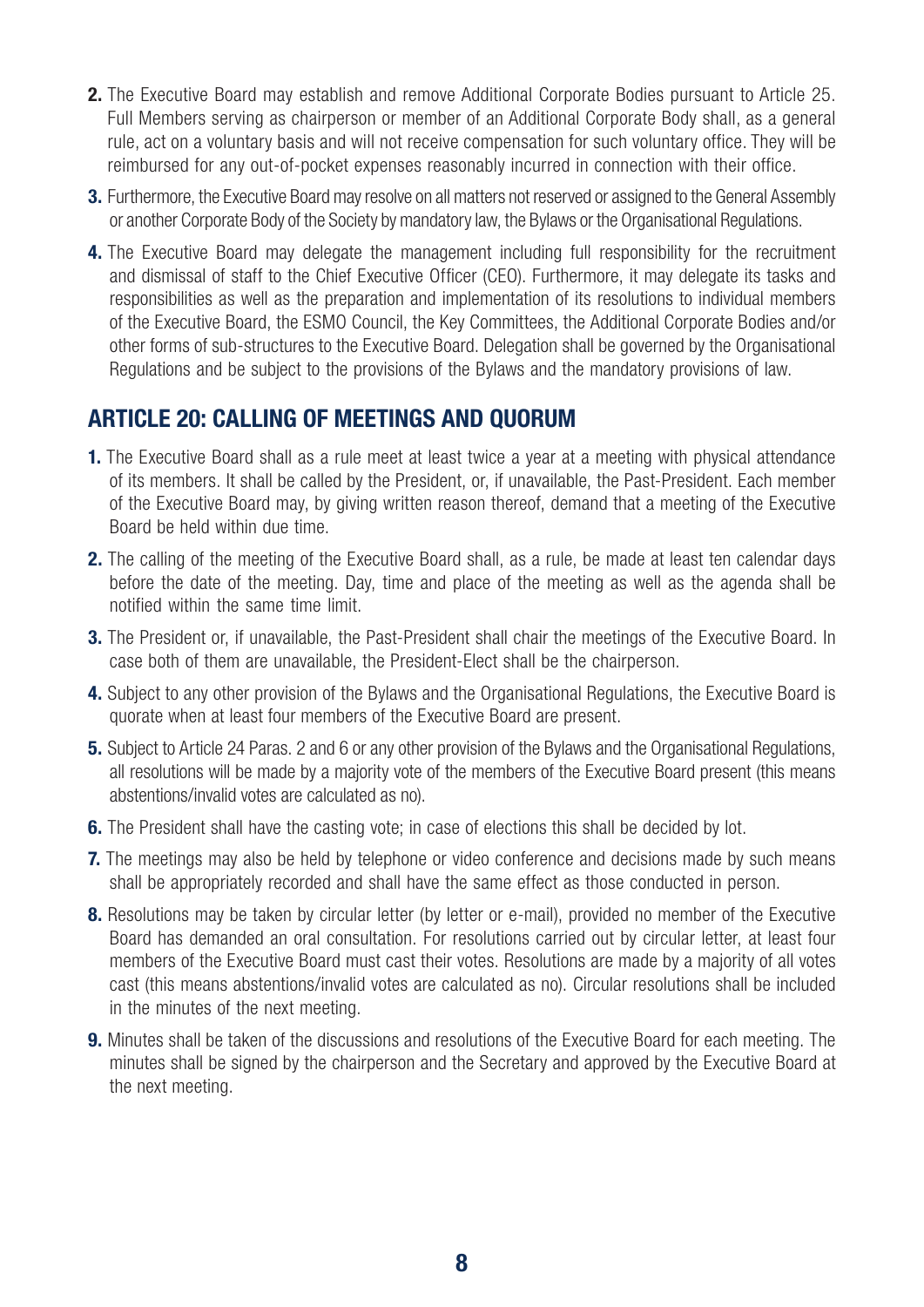# VI. ESMO COUNCIL

# ARTICLE 21: COMPOSITION

- 1. The ESMO Council will be composed of the following members:
	- **a.** all members of the Executive Board for their term of office;
	- **b.** all Chairpersons of the Permanent Committees pursuant to Article 25 Para. 1 for their term of office;
	- c. the Chairperson of the Nomination Committee for his/her term of office;
	- d. all Editors-in-Chief of Journal titles owned by ESMO for their term of office.
- 2. Furthermore, the Executive Board may appoint up to five additional ESMO Council members for a term of two years; re-appointment is possible.
- **3.** The Head of the Executive Office acts as Secretary to the ESMO Council without having a right to vote.
- 4. As a rule, the Chief Executive Officer (CEO) and the Chief Medical Officer (CMO) will take part in such meetings without having a right to vote. The Executive Board may, as deemed appropriate, invite other guests like staff members, members of Corporate Bodies or external persons to participate at the meetings of the Executive Board without having a right to vote.
- 5. All members of the ESMO Council must be Full Members of the Society.
- 6. The members of the ESMO Council act voluntarily and will not receive compensation for their role in the ESMO Council. They will be reimbursed for any out-of-pocket expenses reasonably incurred.

# ARTICLE 22: TASKS AND RESPONSIBILITIES

- 1. The ESMO Council shall support and advise the Executive Board.
- **2.** The ESMO Council shall propose for consideration of the Executive Board strategic topics at the annual strategy meeting to take place at the beginning of each calendar year. Furthermore, members of the ESMO Council may be called by the Executive Board to participate in matters of strategic importance to the Society.
- **3.** The ESMO Council shall perform the consultation functions pursuant to Articles 6 Para. 2, 19 Para. 1b. and 25 Para. 1 as well as all other tasks and responsibilities as may be assigned to it by the Executive Board in the Organisational Regulations. ESMO Council's consultation function and its procedure shall be regulated by the Organisational Regulations.

# ARTICLE 23: CALLING OF MEETINGS AND QUORUM

- 1. The ESMO Council shall as a rule meet at least twice a year at a meeting with physical attendance of its members. The meeting shall be called by the President, or, if unavailable, the Past-President.
- 2. The calling of the meeting of the ESMO Council shall, as a rule, be made at least twenty calendar days before the date of the meeting. Day, time and place of the meeting as well as the agenda shall be notified at the time of the calling.
- **3.** The President or, if unavailable, the Past-President shall chair the meetings of the ESMO Council.
- 4. The ESMO Council is quorate when at least two-thirds of its members are present.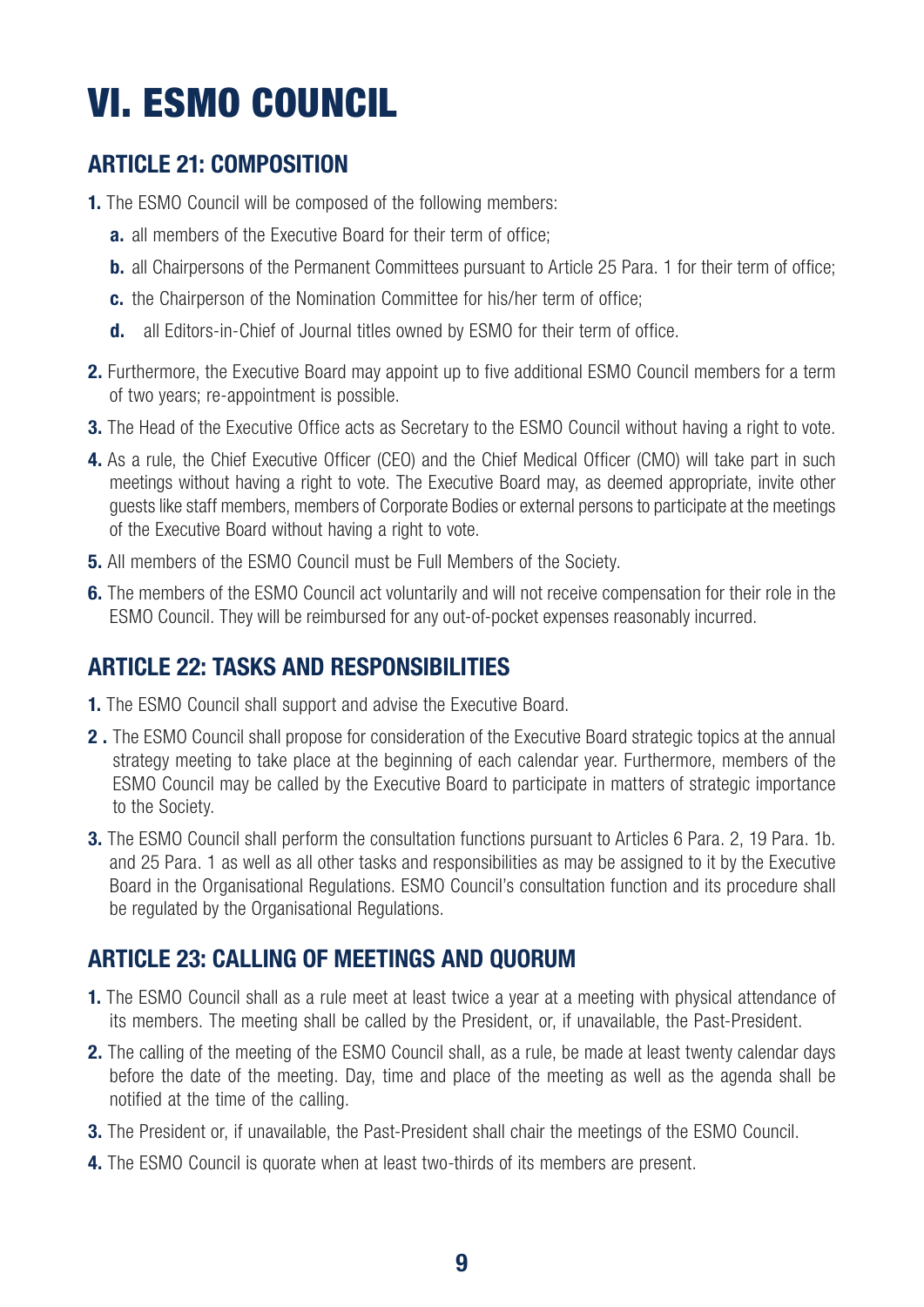- **5.** All resolutions will be made by a majority of votes, cast by members of the ESMO Council (this means that abstentions/invalid votes are not calculated).
- **6.** The President shall have the casting vote; in case of elections this shall be decided by lot.
- 7. The meetings may also be held by telephone or video conference and decisions made by such means shall be appropriately recorded and shall have the same effect as those conducted in person.
- 8. Resolutions may be taken by circular letter (by letter or e-mail), provided no member of the ESMO Council has demanded an oral consultation. For resolutions carried out by circular letter, at least twothirds of the members of the ESMO Council must cast their votes. Resolutions are made by a majority of the votes cast (this means that abstentions/invalid votes are not calculated). Circular resolutions shall be included in the minutes of the next meeting.
- **9.** Minutes shall be taken of the discussions and resolutions of the ESMO Council for each meeting. The minutes shall be signed by the chairperson and the Secretary and approved by the ESMO Council at the next meeting.

# VII. KEY COMMITTEES

# ARTICLE 24: KEY COMMITTEES

- 1. The Key Committees of the Society are:
	- a. the Nomination Committee:
	- **b.** the Audit Committee.
- 2. The President, the President-Elect and the Past-President are ex officio members of the Nomination Committee. The chairperson and the non ex officio members are elected by the Full Members in an Electronic Ballot Vote pursuant to Article 17 upon nomination by the Executive Board. The respective nomination resolution of the Executive Board requires approval of at least two-thirds of the members of the Executive Board present (abstentions are calculated as no). The Nomination Committee appointed under the former Bylaws shall act as Transitional Nomination Committee until the next election comes into force. The term of office of the chairperson and the non ex officio members of the Nomination Committee are to be determined by the Executive Board in the Organisational Regulations, whereby the determined term of office of the chairperson and the non ex officio members of the (Transitional) Nomination Committee can be extended exceptionally, for important reasons by the Executive Board.
- **3.** The Nomination Committee's composition shall be gender balanced. Therefore, the Executive Board shall select out of the eligible persons a male and a female candidate for the position of the chairperson as well as for all elected member positions of the Nomination Committee and the Electronic Ballot Vote pursuant to Article 17 shall be set-up in a way that the Nomination Committee is composed of an equal number of elected male and female member positions.
- 4. The Chief Executive Officer (CEO) and the Chief Medical Officer (CMO) shall, as rule, take part in meetings of the Nomination Committee without having a right to vote.
- **5.** In case of relief, resignation, death or continuous incapacity of a member of the Nomination Committee the remaining members may co-opt a new member for the respective member's remaining term of office.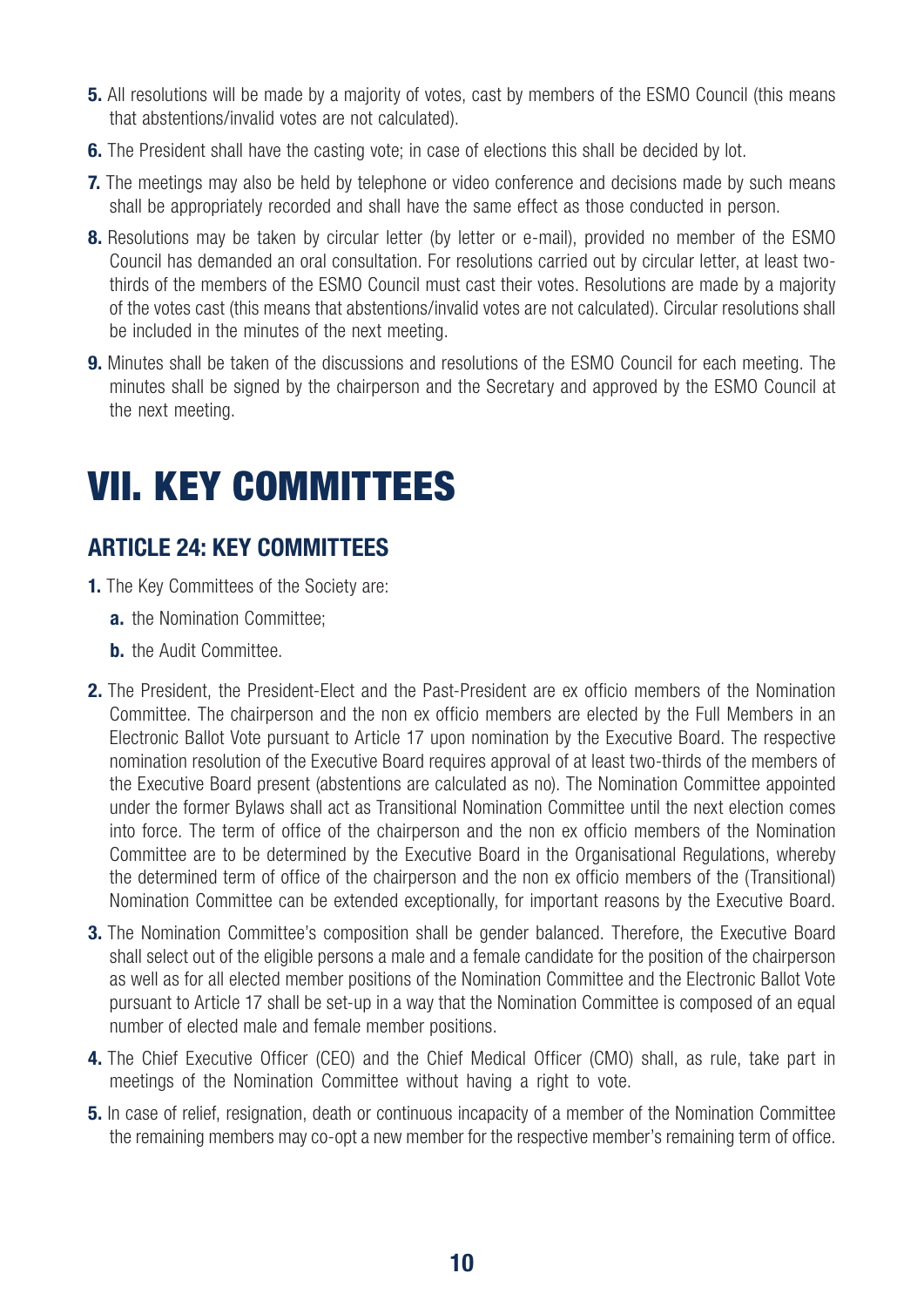- 6. The President-Elect is an ex officio member of the Audit Committee. The Executive Board shall appoint and remove the chairperson and another member of the Audit Committee. The respective resolution of the Executive Board requires approval of at least two-thirds of the members of the Executive Board present (abstentions are calculated as no).
- **7.** The general rules applicable to the Key Committees, including in particular their composition, the nomination and appointment requirements, the term of office as well as tasks and responsibilities, shall be regulated by the Organisational Regulations. The Key Committees may establish regulations and operational rules in accordance with the Bylaws and the Organisational Regulations to be approved by the Executive Board.

# VIII. ADDITIONAL CORPORATE BODIES

# ARTICLE 25: SUB-STRUCTURES TO THE EXECUTIVE BOARD

- 1. The Executive Board may, in consultation with the ESMO Council (refer to Article 22 Para. 3), establish and remove committees which are assigned to one of the Directors of the Executive Board (hereinafter "Permanent Committees"). The Permanent Committees' chairpersons report directly to the Director of the Executive Board they are assigned to.
- 2. The Executive Board shall appoint and remove the chairpersons of the Permanent Committees. The members of the Permanent Committees shall, as a rule and subject to another regulation in the Organisational Regulations, be appointed and removed by the chairperson of the respective Permanent Committee.
- **3.** Subject to the approval of the Executive Board, the Permanent Committees may also establish and remove sub-structures in the form of working groups and sub-working groups as well as other forms if deemed appropriate and approved by the Executive Board. The appointment of chairpersons of such sub-structures is subject to the approval of the Executive Board.
- 4. Furthermore, the Executive Board may establish and remove task forces, scientific committees, faculties, editorial boards as well as other forms of sub-structures to the Executive Board, if deemed appropriate, and appoint and remove their chairpersons and members (subject to another regulation in the Organisational Regulations).
- **5.** All sub-structures pursuant to Para. 1 to 4 of this Article are Additional Corporate Bodies. The general rules applicable to such Additional Corporate Bodies shall be regulated by the Organisational Regulations. All Additional Corporate Bodies may establish regulations and operational rules in accordance with the Bylaws and the Organisational Regulations to be approved by the Executive Board.

# IX. STATUTORY AUDITORS

# ARTICLE 26: STATUTORY AUDITORS

- 1. The General Assembly elects the Statutory Auditors based on the respective proposal of the Executive Board.
- 2. One or several individuals or legal persons or partnerships may be elected. As a minimum one member of the Statutory Auditors shall be resident or have a registered branch in Switzerland.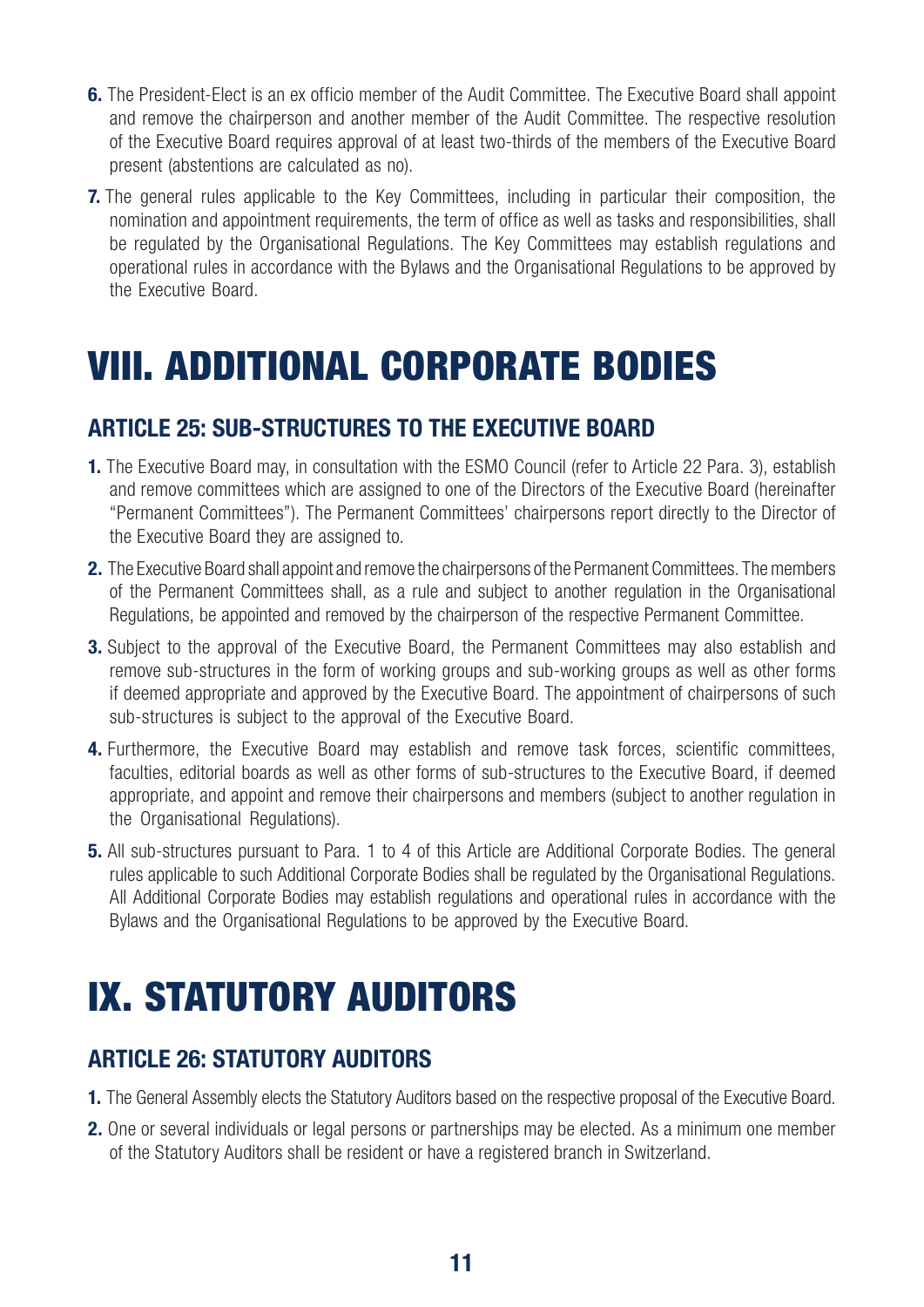- **3.** The Society's annual financial accounts shall be audited by means of an ordinary audit pursuant to Article 69b of the Swiss Civil Code. Therefore, only licensed audit experts in accordance with the provisions of the Audit Oversight Act are eligible to be the Statutory Auditors. The Statutory Auditors must be independent in accordance with Article 728 of the Swiss Code of Obligations.
- 4. The Statutory Auditors shall be appointed for three business years. Their term of office shall end with the approval of the final annual financial statements. They may be re-appointed twice. The General Assembly may remove the Statutory Auditors with immediate effect at any time.

# X. FINAL PROVISIONS

# ARTICLE 27: BUSINESS YEAR

The annual financial statements shall be closed annually on 30 April or another date determined by the Executive Board.

# ARTICLE 28: DISSOLUTION AND LIQUIDATION

- **1.** The Society will be dissolved
	- **a.** when it has fulfilled its purposes;
	- **b.** by a respective resolution of the General Assembly;
	- c. in the circumstances provided for by the law.
- **2.** The Executive Board shall select and distribute any assets remaining after the fulfilment of all debts and liabilities to one or more tax-exempted institutions with the same or similar objectives having its headquarters in Switzerland. No assets shall be paid to or distributed among the Members of the Society.

### ARTICLE 29: DISPUTE RESOLUTION AND EFFECTIVENESS

- 1. These Bylaws shall be governed by and construed in accordance with Swiss law. The exclusive place of jurisdiction for all disputes arising in connection with, or based on, these Bylaws shall be at the domicile of the Society.
- 2. This version of the Bylaws was approved by the ordinary General Assembly in Lausanne on the 28 July 2020. They will take immediate effect as of the 28 July 2020 and replace the Bylaws of 22 October 2018.